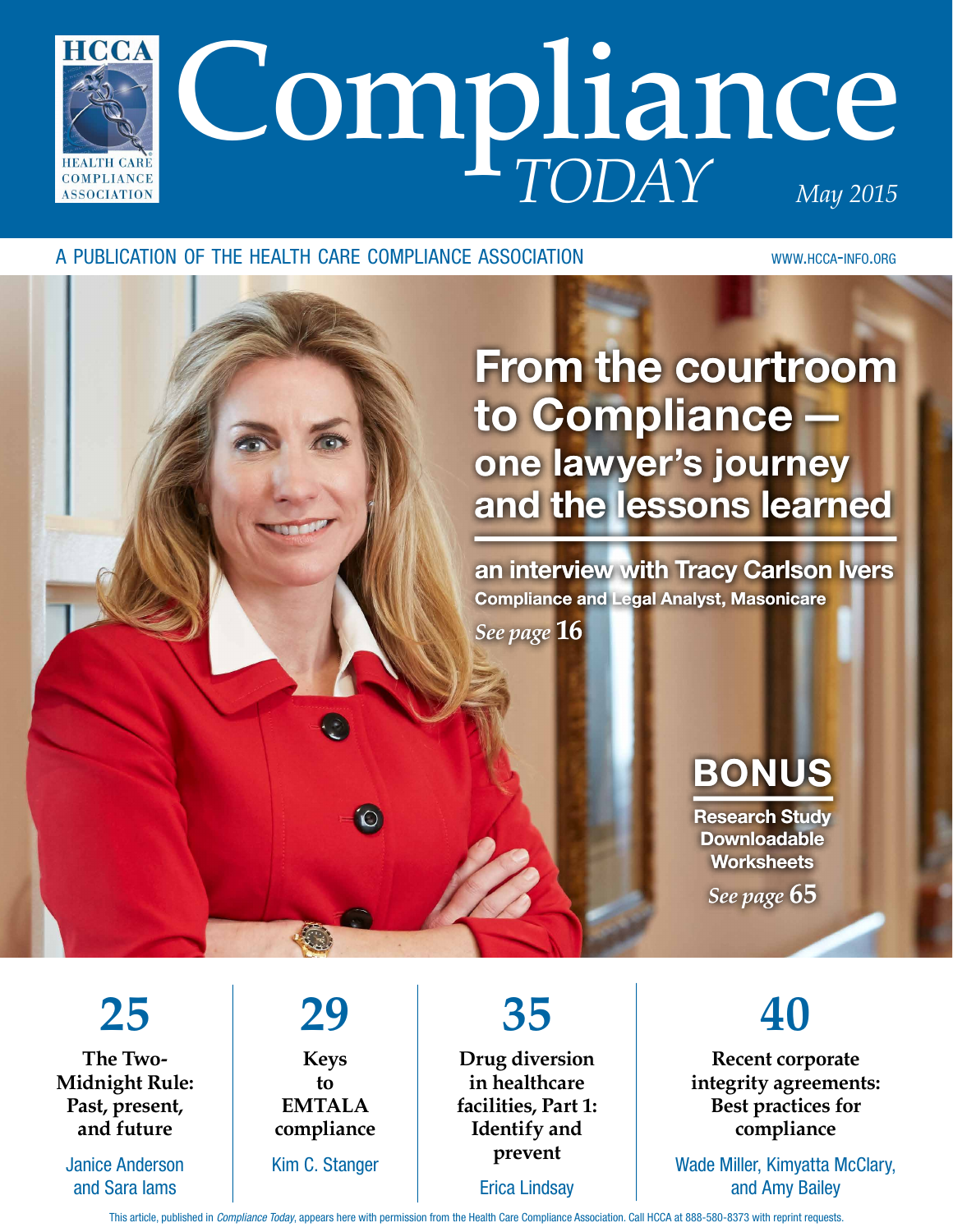by Cindy Hart, LPN, CPA, CGMA, CPC, CHC; Walter E. Johnson, MSA, CHC, CRCMP; Adam K. Weinstein, FACHE; and Frank Ruelas

### COMPLIANCE 101

# **The seven essential elements, Part 4: Auditing & Monitoring**

- » Aligning your risk areas with the OIG's focus areas helps your organization to prove adherence to regulations.
- » OIG has developed a series of voluntary compliance program guidance documents.
- » The single biggest risk area for hospitals is the preparation and submission of claims.
- » Functions common to all healthcare organizations should be monitored for compliance.
- » Auditing and monitoring may identify risk areas that prompt discussions between the Compliance department and legal counsel.

**Cindy Hart** (cindy.hart@ctca-hope.com) is Senior Physician Compliance Specialist with Cancer Treatment Centers of America in Schaumburg, IL. Walter E. Johnson (walter@wejohnson.org) is a healthcare compliance professional practicing in Washington DC.  $\ln$  [/in/walter16](http://www.linkedin.com/in/walter16)  $\Box$  [@walter\\_johnson1](http://twitter.com/walter_johnson1) Adam K. Weinstein (aweinstein@nyp.org) is Vice President, Regulatory Affairs and Corporate Compliance at New York Hospital Queens in Flushing, NY. Frank Ruelas (frank@hipaacollege.com) is Principal at HIPAA College in Casa Grande, AZ. **in** [bit.ly/in-FrankRuelas](http://bit.ly/in-FrankRuelas) **D** @Frank\_ Ruelas

#### Part 3 of this series was published in the January 2015 issue of Compliance Today.

to prove adherence to regulations. In addition, you should review program guidance 'ow that you are getting settled and more comfortable in your role as the compliance officer  $(CO)$ , it is time to develop an audit plan and begin monitoring the processes you have put in place to mitigate risk. The Work Plan published by the Office of the Inspector General (OIG) of the Department of Health and Human Services (DHHS) is a good place to start when developing your audit plan. Aligning your risk areas with the OIG's focus areas helps your organization tion, you should review program guidance

documents for your specific segment of healthcare.

The OIG has developed a series of voluntary compliance program guidance (CPG) documents directed at various segments of the healthcare industry, such as hospitals, nursing homes, third-party billers, and durable medical equipment suppliers, to encourage the





Hart Johnson



Weinstein **Ruelas** 



development and use of internal controls to monitor adherence to applicable statutes, regulations, and program requirements.<sup>1</sup> The CPG supplement offers a set of guidelines that providers are encouraged to consider when developing and implementing a new compliance program or evaluating an existing one.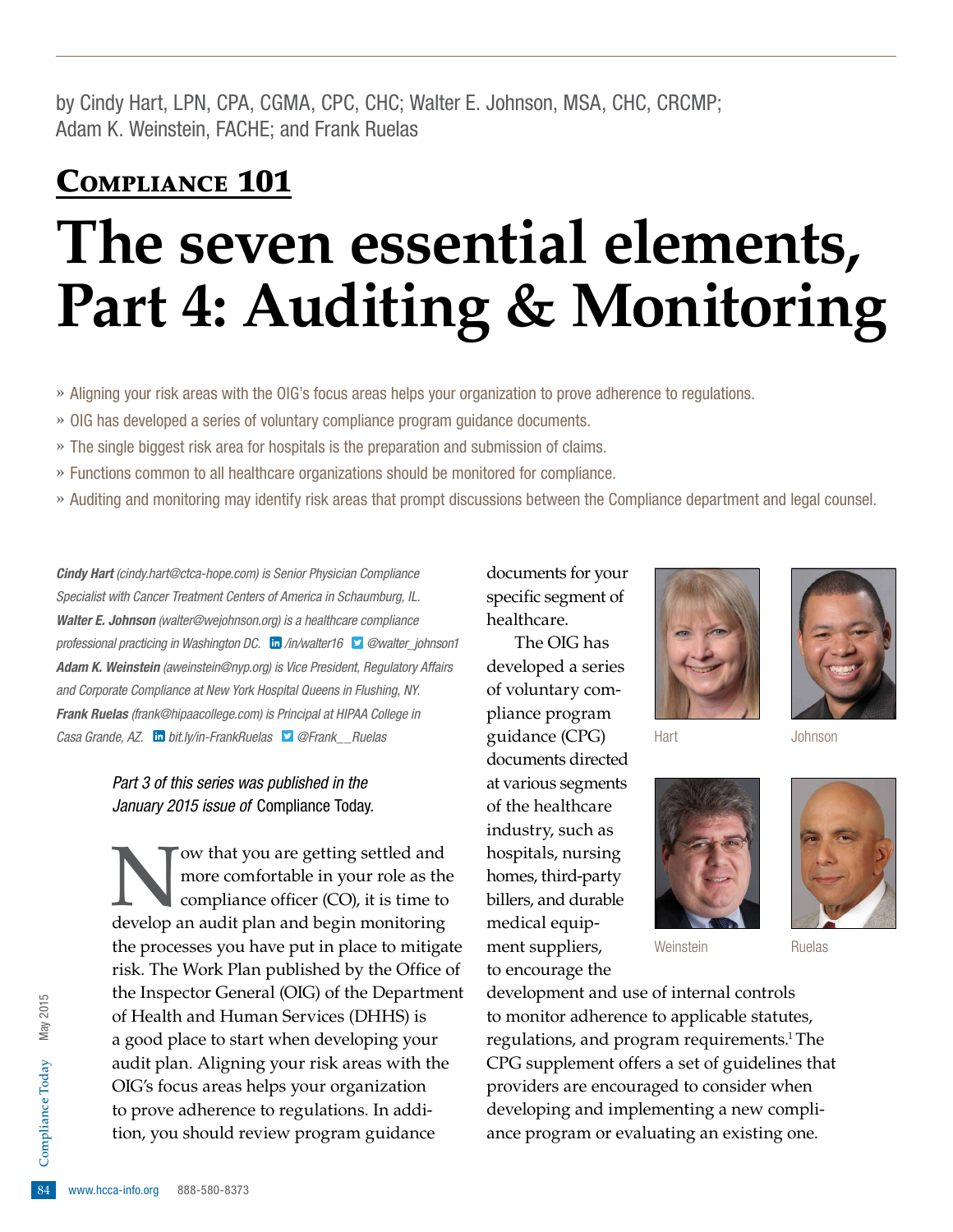Perhaps the single biggest risk area for hospitals is the preparation and submission of claims or other requests for payment from the federal healthcare programs.<sup>2</sup> Effective auditing and monitoring plans will help hospitals avoid the submission of incorrect claims to federal healthcare program payers. Hospitals should develop detailed annual audit plans designed to minimize the risks associated with improper claims and billing practices. As described in the Federal Register (Vol. 70, No. 19, January 31, 2005), some factors hospitals may wish to consider in developing their audit plans include the following:

- · Annual re-evaluation of the audit plan to address areas of concern identified through the findings from previous years' audits, risk areas identifed as part of the annual risk assessment, and high-volume services;
- Assessment of billing systems and claims accuracy to identify root causes of billing errors;
- Clearly established roles for auditors, and assurance that coding and audit personnel are independent and qualified with requisite certifications;
- · Ability of Audit department to conduct unscheduled reviews;
- · Mechanism that allows the Compliance department to request additional audits or monitoring if the need arises;
- Evaluation of error rates identified in annual audits;
- Additional investigation into other aspects of the hospital compliance program to determine hidden weaknesses and deficiencies when error rates do not decrease; and
- Review of all billing documentation, including clinical documentation in support of the claim.

The OIG states: "The best evidence that a provider's compliance program is operating effectively occurs when the provider, through its compliance program, identifies problematic conduct, takes appropriate steps to remedy the conduct and prevent it from recurring, and makes a full and timely disclosure of the misconduct to appropriate authorities." To identify the problem areas, use of internal and external audits is the key. A good compliance plan that uses both internal and external auditors shows your facility's desire to operate within the guidelines.3 The OIG strongly recommends that a hospital conducts an external compliance effectiveness review of its compliance program at least every three years.4

#### Common audits and methods

Certain functions common to all healthcare organizations should be monitored for compliance, such as Stark violations; Anti-Kickback Statute; record retention; bad debts, credit balances, and cost reports; marketing; background checks and excluded individuals; security breaches; Health Insurance Portability and Accountability Act (HIPAA) violations; and claim submissions.

#### **Stark and Anti-Kickback audits**

Buying their<br>
nce. The CO<br>
method to elicit<br>
mination of risk.<br>
meet with individ-<br>
ployees to review<br>
buse during an<br>
as a section of the set of the set of the set of the set of the set of the set of the set of the set of Your organization should have a policy that explicitly prohibits remuneration for referrals and requires disclosure of fnancial conficts. Your compliance team should periodically conduct audits to ensure this policy is followed. During your annual compliance training, ask about referrals and conficts. Each year, all employees should read the policy and sign a statement signifying their understanding and compliance. The CO should use the questioning method to elicit responses and make a determination of risk. Develop a question set and meet with individual physicians and other employees to review the questions. A good tool to use during an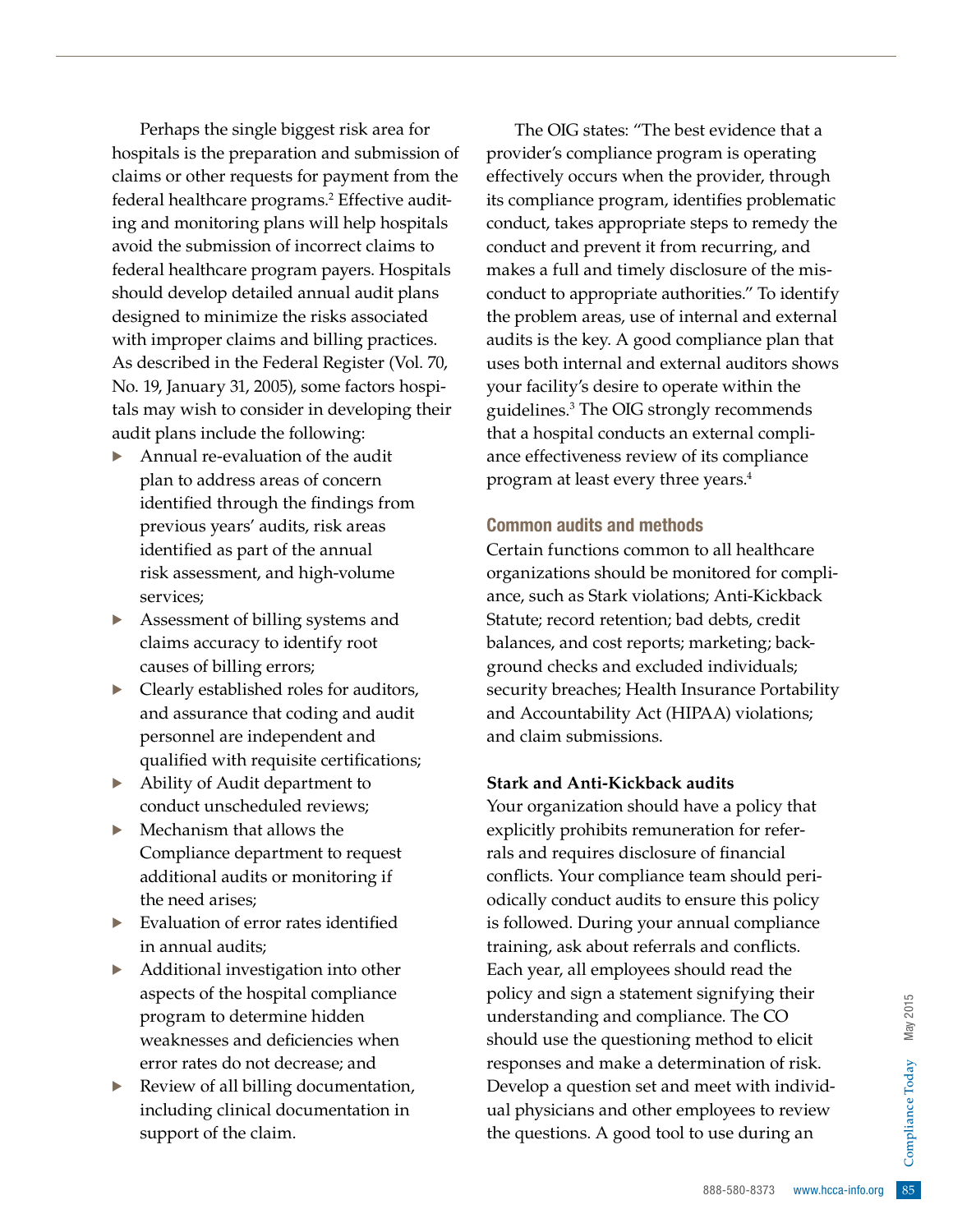audit is a confict-of-interest questionnaire. The CO may elect to use a confidential survey to promote honesty. It is also important to include patients in your audit. Ask patients about their experience, their referral source, and if they felt compelled to see a particular physician or patronize a certain facility.

#### **Record retention, background checks, excluded individuals audits**

Record retention and destruction laws vary by state. The CO should be aware of the laws for each state in which your organization operates. Read all sections pertaining to retention and destruction, paying close attention to differences for minors and types of records. Some states suggest destruc-

tion every 10 years, except for pathology reports which must be kept in perpetuity. The compliance team should periodically audit for compliance by randomly selecting cases that are approaching and beyond the destruction date. Very old

Record retention and destruction laws vary by state. The CO should be aware of the laws for each state in which your organization operates.

Resources personnel, vendors, contractors, and volunteers. In addition, employees who are promoted should have a background check completed. A check for excluded individuals is conducted for physicians, non-physician providers, referring physicians, and vendors. Although background and excluded-individuals checks are time-consuming and tedious, some smaller organizations prefer to perform the checks internally to eliminate the expense of a vendor. The audit method typically used is investigation via database searches.

#### **Bad debts, credit balances, cost report audits** Financial audits are conducted by external

accounting frms that attest to management's

assertions regarding bad debts, credit balances, and cost report data. Your role as CO may require you to review the fnancial audit report, participate in the exit meeting with Finance and the accounting firm, and report to the executive compliance committee or the

records may not have been converted to electronic media and may actually be in storage at a separate location. Visit the location to determine safety from fire, water, and vandalism.

employees who come in contact with patients,<br>Accounting and Finance personnel, Human<br>  $\frac{6}{5}$ <br>
Examples www.hcca-info.org 888-580-8373 Background checks and checks for excluded individuals should be conducted at least yearly. Many large organizations contract with a vendor who conducts monthly background checks. Continuous monitoring enables your organization to become aware of changes in a timely manner and address the issue immediately. Background checks should be conducted on all new hires, all Accounting and Finance personnel, Human

board of directors. The chief financial officer (CFO) is typically responsible for reporting the board. However, the CO should be aware of any qualifed reports, notes to the fnancial statements, and/or excessive journal entries, and recommended corrective actions.

#### **Marketing, security breaches, HIPAA audits**

Marketing is another business function that requires auditing. Although an organization's primary focus is to ensure marketing materials capture the attention of the target audience, there are potential risks when marketing materials do not meet regulatory standards. It is essential for organizations to obtain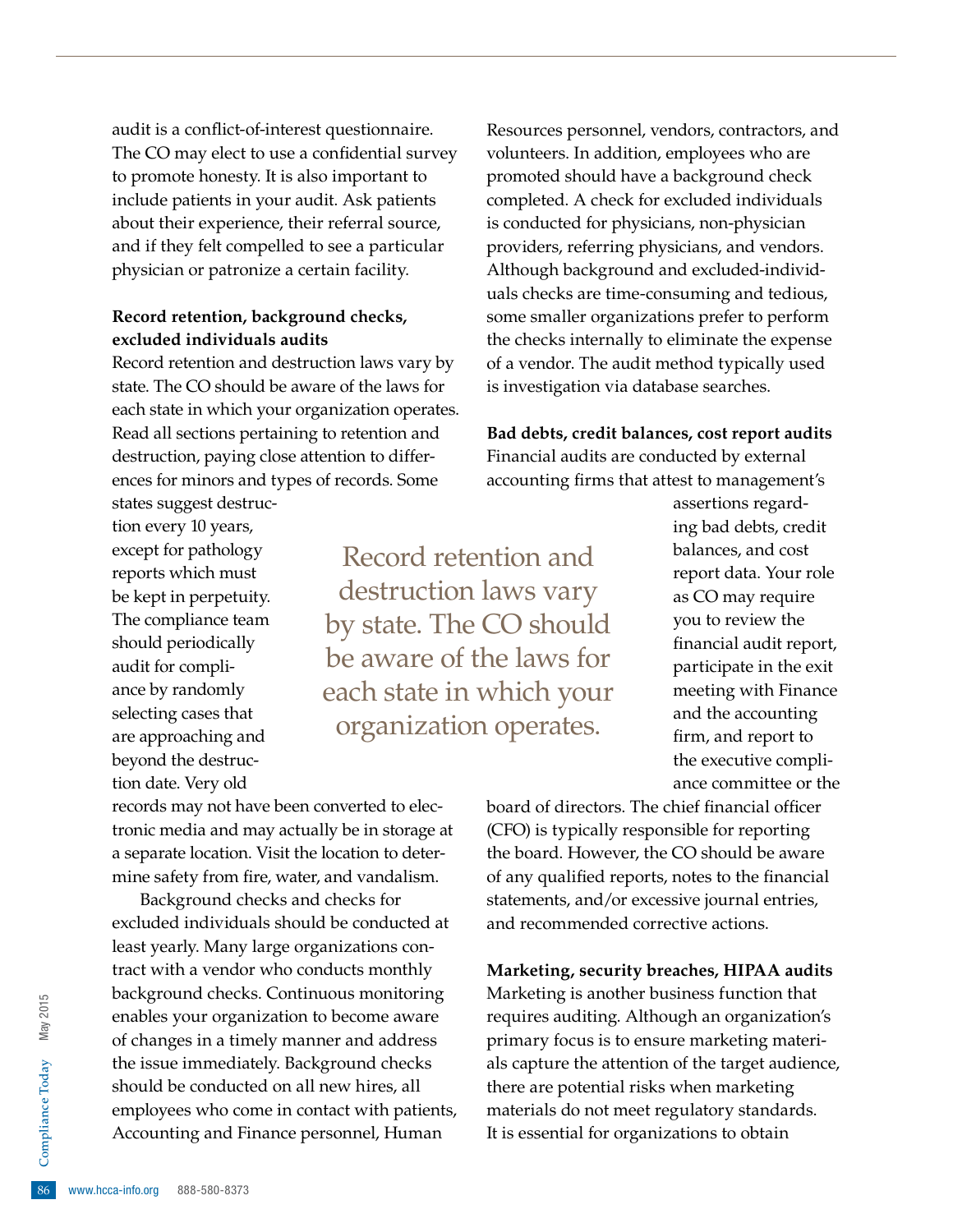compliance guidance for marketing functions. As CO, establishing and auditing internal controls for marketing processes helps to reduce risk. Marketing products such as websites, brochures, posters, and other customer-facing materials are subject to audit. Each product may include verbiage that requires editing as regulations change. Regulatory requirements can vary from broad to specific verbiage and include specific font type/sizes. Participating in the development process will help the CO to determine the type and frequency of marketing audits.

Similarly, auditing and monitoring are vital when assessing compliance in areas where non-compliance can have devastating effects. One such example is protecting the privacy and security of patient information. Organizations have invested significant resources to set up effective compliance programs. Some organizations fail to meet HIPAA guidelines. This can be avoided by implementing auditing and monitoring to assess workforce performance in activities that directly contribute to HIPAA compliance. Consequently, if processes are not monitored and work performance is not audited, the organization cannot assess its workforce, thereby exposing the organization to risks.

There are areas within an organization where auditing and monitoring should be considered integral to policy and procedure implementation. The associated training and education should be codified in the policy and procedure.

#### **Claim submission or bill audits**

Once you determine what areas to audit, decide whether you will conduct a retrospective or a concurrent audit. You, as the CO, should determine which method is best for your organization and be prepared to explain your rationale to your executive team and board of directors. A retrospective audit is conducted

on claims that have already been submitted to payers for reimbursement and often have already been paid. If you use the retrospective audit method, be aware that your organization is required to report errors and refund overpayments to the government. Therefore, the retrospective audit is not the preferred method.

A concurrent audit is conducted prior to claim submission. Therefore, corrections can be made before the claims are submitted, providing a greater level of confidence in the accuracy of claims. The challenge with the concurrent audit method is the need to "hold the bill" until the service has been audited and approved, thereby delaying revenue.

Regardless of the method you employ, if you discover serious infractions (e.g., fraud, abuse, waste, negligence, disregard, misconduct), you should immediately notify your legal counsel, who will make the determination whether to proceed under attorney-client privilege and will properly notify your fiscal intermediary. A CO who holds a law degree should not assume the role of legal counsel for the organization. Rather, remain within the scope of your position and enlist counsel for legal matters.

#### **Other audits**

Another area that you may deem necessary for audit is eligibility for healthcare benefits. Select a sample of employees and review their dependents listed on the policy for current eligibility. Employees are not always aware that changes are required in the event of divorce, death of dependent, or when dependents reach 26 years of age. Your insurance carrier may restrict coverage for step-children in the event of a second divorce.

Example 1 at the risk of<br>thod is to have<br>888-580-8373 www.hcca-info.org 87 Audits for phantom employees may be needed. Although challenging, it may be prudent for an organization to conduct an audit every couple of years to reduce the risk of phantom employees. One method is to have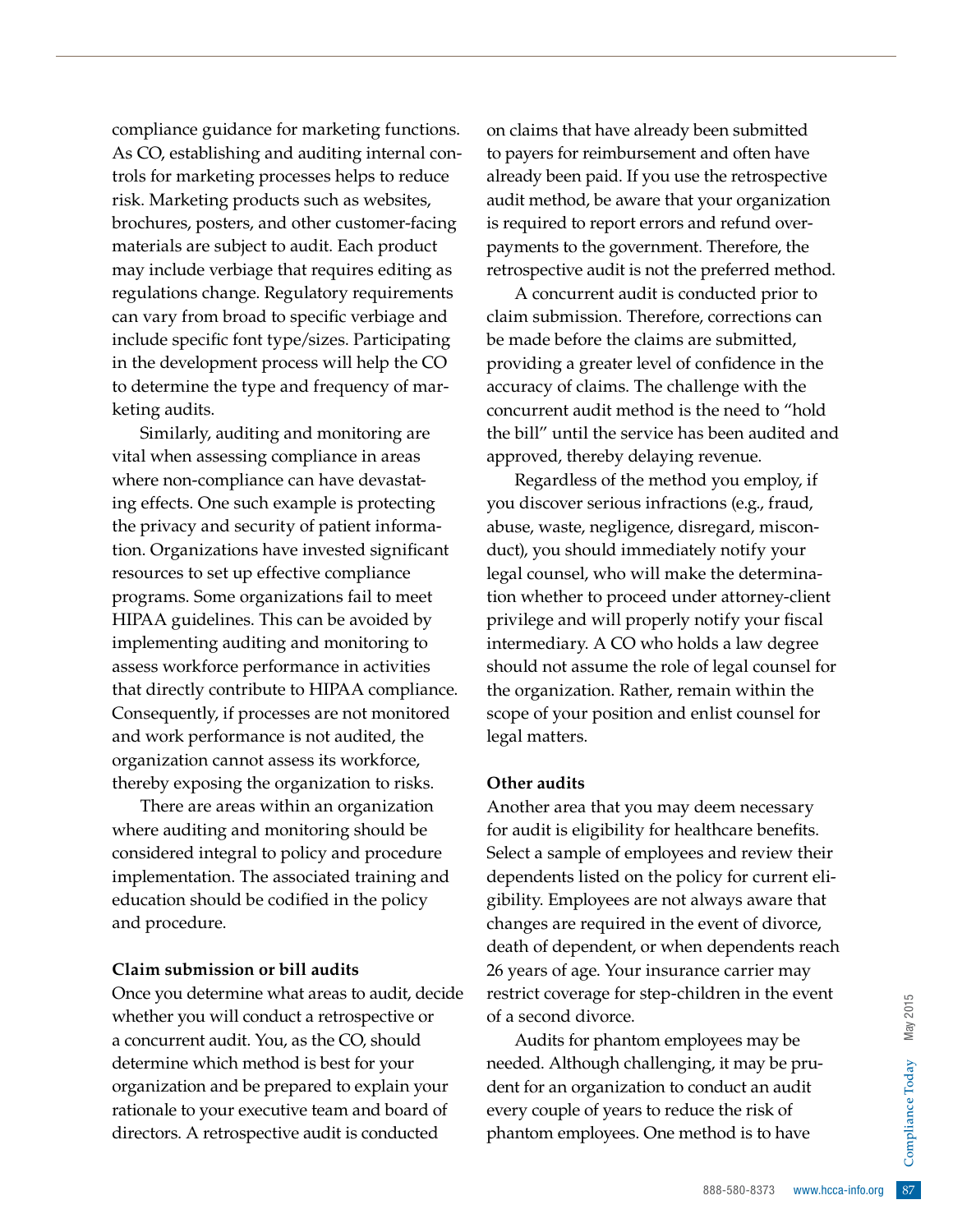every employee pick up their payroll check for a certain pay period at a specific location. Direct deposit makes this method a bit more difficult. However, work with department heads to put a hold on direct deposits for that pay period.

#### "How to" and auditing fundamentals

Once the decision to conduct an audit is made, the next challenge is to determine the parameters that will be used to design the sample size. A sample is used when the universe (i.e., total size of the audit area) is large. The size of the audit depends on your decision to perform a statistically valid sample or not. Statistically valid samples are based on a percentage and depict a true representation of your organization's activities. Statistically valid samples require results to be extrapolated across your universe, and refunds are made to payers based on the extrapolated amount. Internal audits are usually random, but not statistically valid, with a pre-determined number of cases or records making up the sample size.

After the random sample is reviewed, generalities can be drawn based on the findings. A distinct upside to random sampling is that it generates very useful results without placing too much of an administrative burden on the auditors.

Consider three types of audits commonly referred to in OIG and Centers for Medicare and Medicaid Services (CMS) publications that help make auditing more efficient: probe audits, discovery audits, and full audits.

#### **Probe audits**

Example 11 If the findings indi<br>information, the C<br>88 www.hcca-info.org 888-580-8373 Probe audits are the smallest in terms of the number of elements that are reviewed. Probe audits generally involve sampling 20–40 elements. Probe audits are often conducted to determine if the findings may indicate the need for a more in-depth review. If the fndings indicate a need to gather more information, the CO may decide to expand

the audit if a process or procedure is not performing at an acceptable level.

#### **Discovery audits**

Discovery audits represent the next level, or more in-depth type of audits. Discovery audits typically use a sample size of 50 elements. It is important to note that when moving from a probe audit to a discovery audit, an entirely different sample must be randomly selected. For example, if a probe audit was done using 40 elements, a discovery audit would require selecting 50 new elements at random, not simply selecting 10 more elements to increase the sample size to 50. The reason for this is that sample sizes must be drawn so all elements have the same probability of being selected. This concept is known as equi-probability and is a very important principle when selecting samples.

#### **Full audits**

The most comprehensive type of audit involves the largest sample size. Often referred to as "full" audits, sample sizes are derived from mathematical formulas that take into account the confidence level desired and the associated confidence interval. Fortunately, publicly available software (such as RAT-STATS, a statistical software package available from the OIG) can assist practitioners in conducting these three types of audits.<sup>5</sup>

#### Evolve the auditing program

It is not uncommon to read articles that share a position stating auditing and monitoring may be the weakest element within a compliance program.<sup>6</sup> Too often, the new compliance professional discovers that auditing and monitoring has not occurred recently. To overcome this weakness, the new CO embarks on an aggressive approach, attempting to tackle all types of audits at once. Although ambitious, this approach can cause significant frustration. The CO should take a step back and review